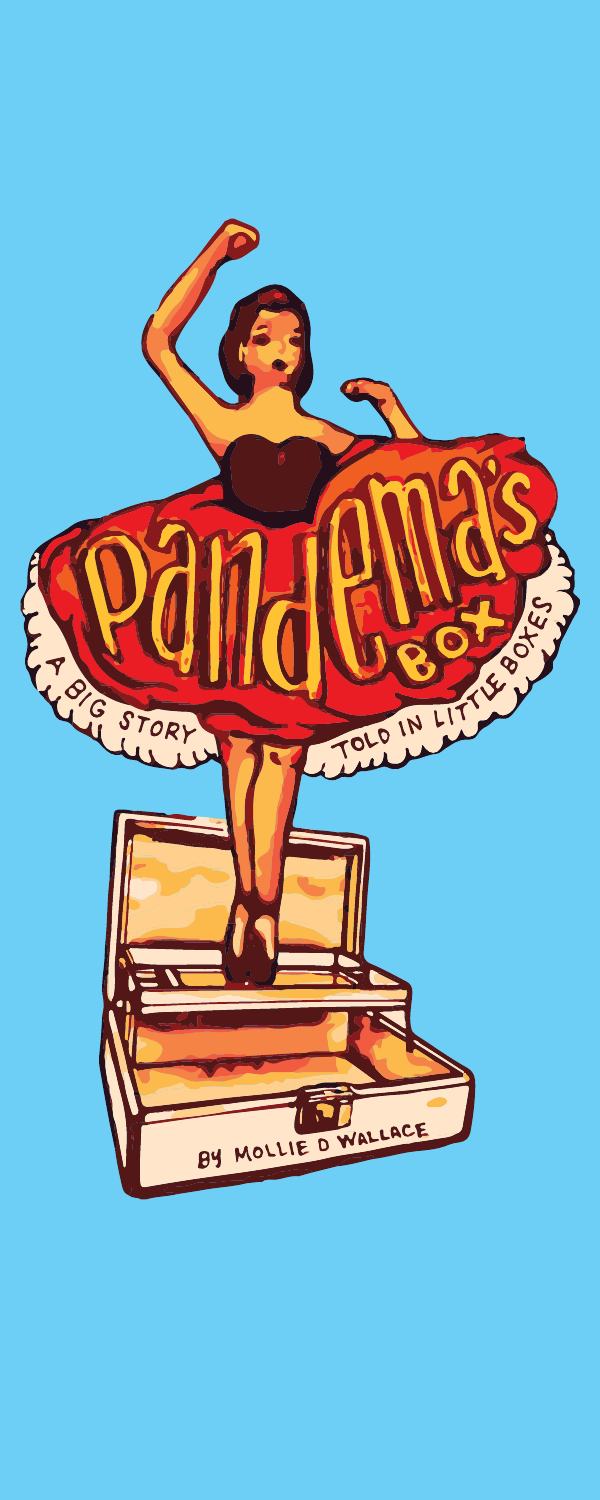## **PANDEMA'S BOX** A BIG STORY TOLD IN LITTLE BOXES

#### BY MOLLIE D WALLACE

March 2 – June 19, 2022 Forsberg Riverside Gallery **Waterloo Center for the Arts**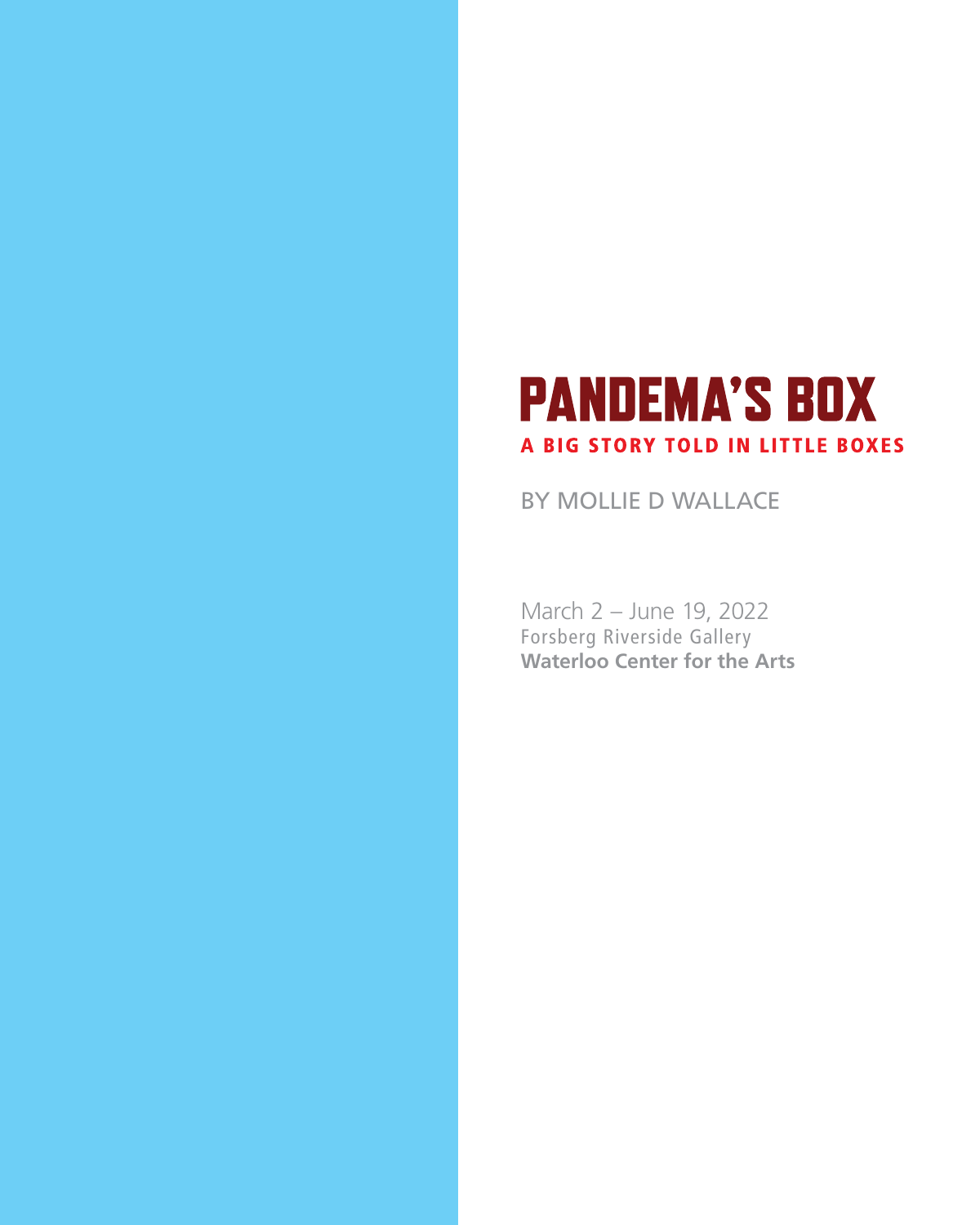# **PANDEMA'S BOX**

Opening Pandora's Box is a metaphor for creating endless trouble. Inspired by Pandora, the Pandema's Box exhibit is the story of how we dealt with the great trouble beginning in 2020, the coronavirus.

In the Greek myth, the gods create the first woman, Pandora, and give her a box with special "gifts" that she must not open. She opens it anyway and out comes endless trouble.

Pandema comes from the mind of Des Moines artist Mollie D Wallace. Wallace assumed there would be just a handful of boxes and that the pandemic would be over by summer 2020. Now two years later, there are more than two dozen. Each deals with a specific story of the pandemic, from hoarding toilet paper to the great mask debate.

Each story is told in miniature, each in a vintage jewelry box, and each created in real time as the pandemic played out.





#### @molliewallaceart | molliewallace05@gmail.com

WALLACE is a Des Moines native and earned a degree in design and illustration from Pratt Institute. Her work can be seen throughout Des Moines and New Orleans in the form of murals, signs and merchandise branding. Wallace has designed everything from bike helmets and food trucks to guitars and Mardi Gras costumes.

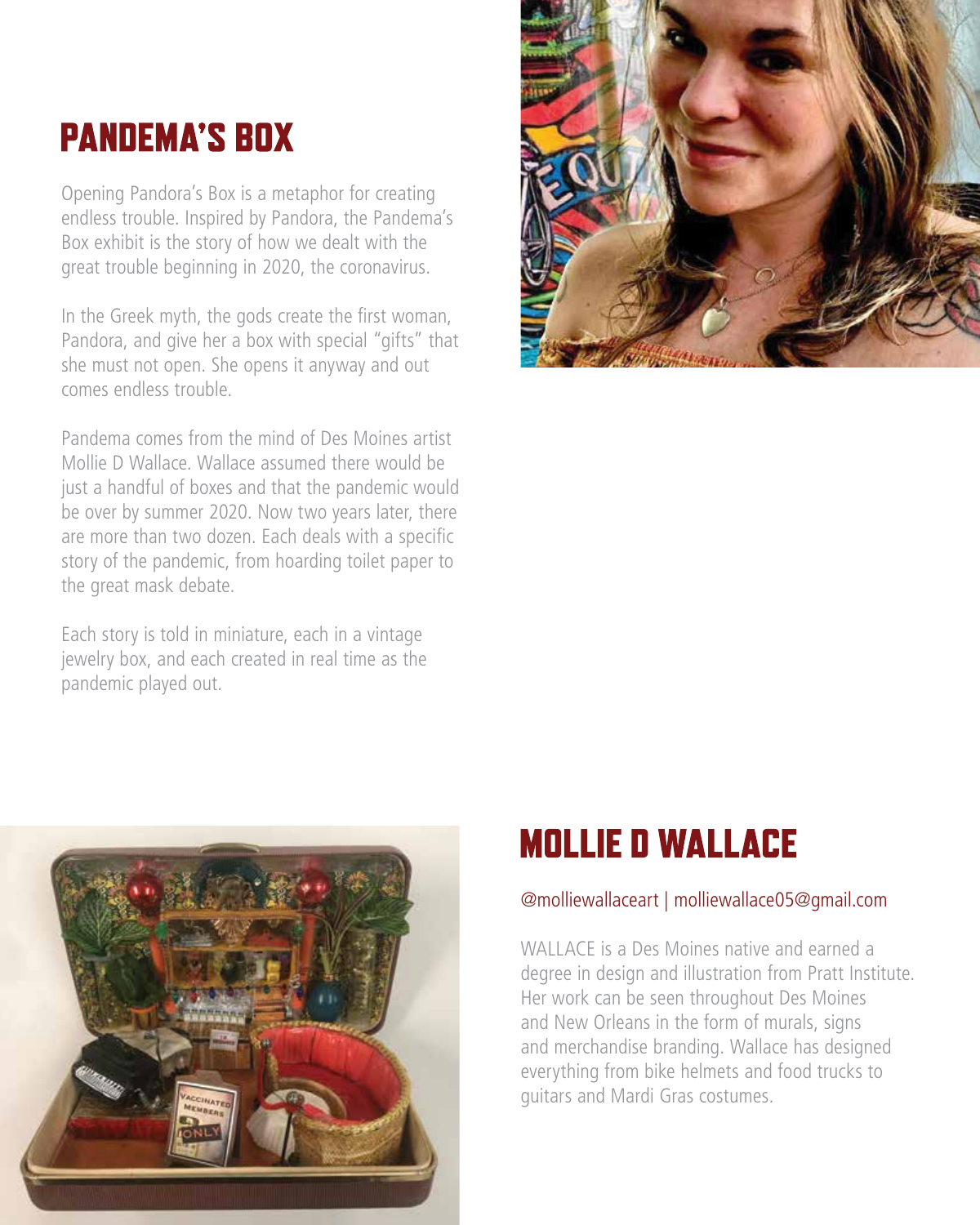

#### 01 **Dancing Alone**

She shouldn't have done it, but the lock was so close and so inviting, and she was so curious, so Pandema opened the box. Out emerged the coronavirus, COVID-19.

Now she twirls alone. On each revolution in the ornate but empty opera house she can see the skeleton keyhole, a reminder of what happens when an epidemic is unleashed.

To prevent a catastrophic surge of the disease, draconian lockdowns were ordered. Schools closed in mid-March and converted to online classes. Movie houses, shopping malls, Broadway, sitdown restaurants—all dark. All major sports, even the Olympics, were canceled or delayed. Libraries, national parks, museums, all closed. All of it unprecedented.

So Pandema continues to twirl for an empty house – she's the only moving character in all the boxes – and wonders, is there an end to this?

## 02 **Life in Quarantine**

Love your home? Sure. Love it 24/7? Well …

The only way to get ahead of the disease was to prevent its spread. That is, stay home. Isolate. Got it, people said.

They re-read epic novels like *Lonesome Dove*. They played games (note the Monopoly board and deck of cards). Some homes got organized. Others, not so much (see the overflowing laundry basket).

Streaming services flourished, and everyone learned to Zoom. Artists spoofed famous paintings and shared them online. One put face masks on the characters of Grant Wood's American Gothic, another had Jesus dining alone in da Vinci's *Last Supper*. Others taught the cat to ride the Roomba.

But being creative at sheltering in place was scant comfort compared to the simple pleasures of visiting with friends and family, seeing a movie, or going out to dinner.

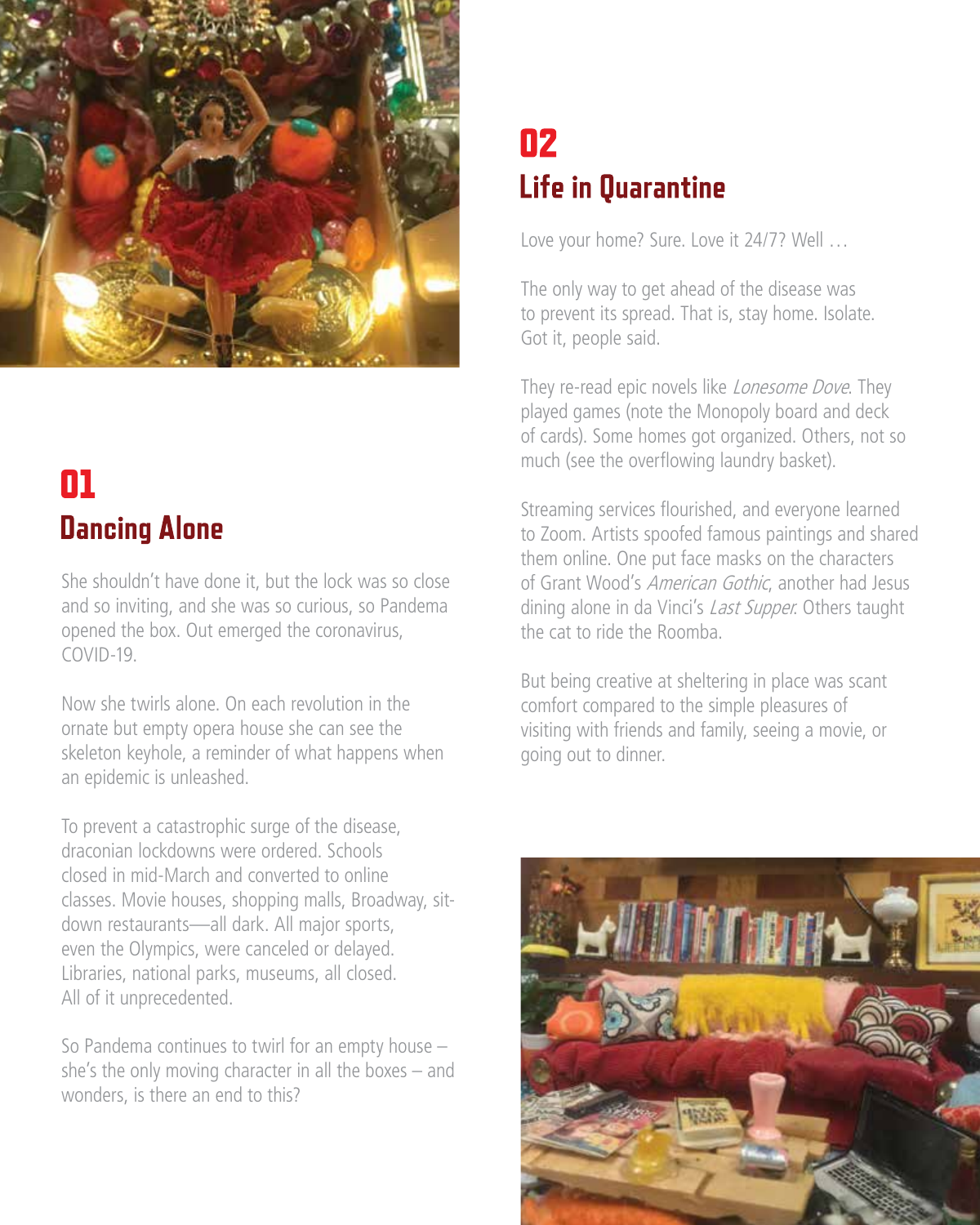## 03 **Spring Outbreak**

You can cancel sports and schools and theaters but you can't cancel spring of 2020. So said the spring break organizers and revelers. Besides, went the early wisdom, only old people with underlying health problems were vulnerable to the virus.

College students swarmed Florida. Ohio student Brady Sluder famously declared, "If I get corona, I get corona. I'm not going to let it stop me from partying." So they partied. Note the warnings from an Italian newspaper amidst the "beach" detritus. See also the discarded Corona beer cans. Beer, of course, had nothing to do with the pandemic.

Thousands of people found themselves adrift at sea. Dozens of cruise ships were denied entry at port after port because some passengers had the virus. Note the ships at sea on the box's front inside panel.





#### **N4 Wash Yo Hands**

Staying home was the main strategy to prevent contagion but a whole new set of rules dominated behavior for the times when people had to go out.

Rule 1, stay away from others. Masking tape lines on the floor showed how to keep the proper distance at the grocery store. The proper distance was six feet, the distance that particles from a sneeze or cough can travel. Notice the ruler keeping the roosters a safe distance apart.

Rule 2, wash your hands. Then wash them again. And before you do, don't touch your face. The CDC recommended washing for 20 seconds, about the length of time to sing Happy Birthday twice.

Rule 3, wear a mask. The early advice was that only health professionals or caregivers of COVID-19 patients needed to wear them. That changed in early April with growing evidence that asymptomatic people could transmit the disease.

Rule 4, take your temp. People with the coronavirus generally have fevers.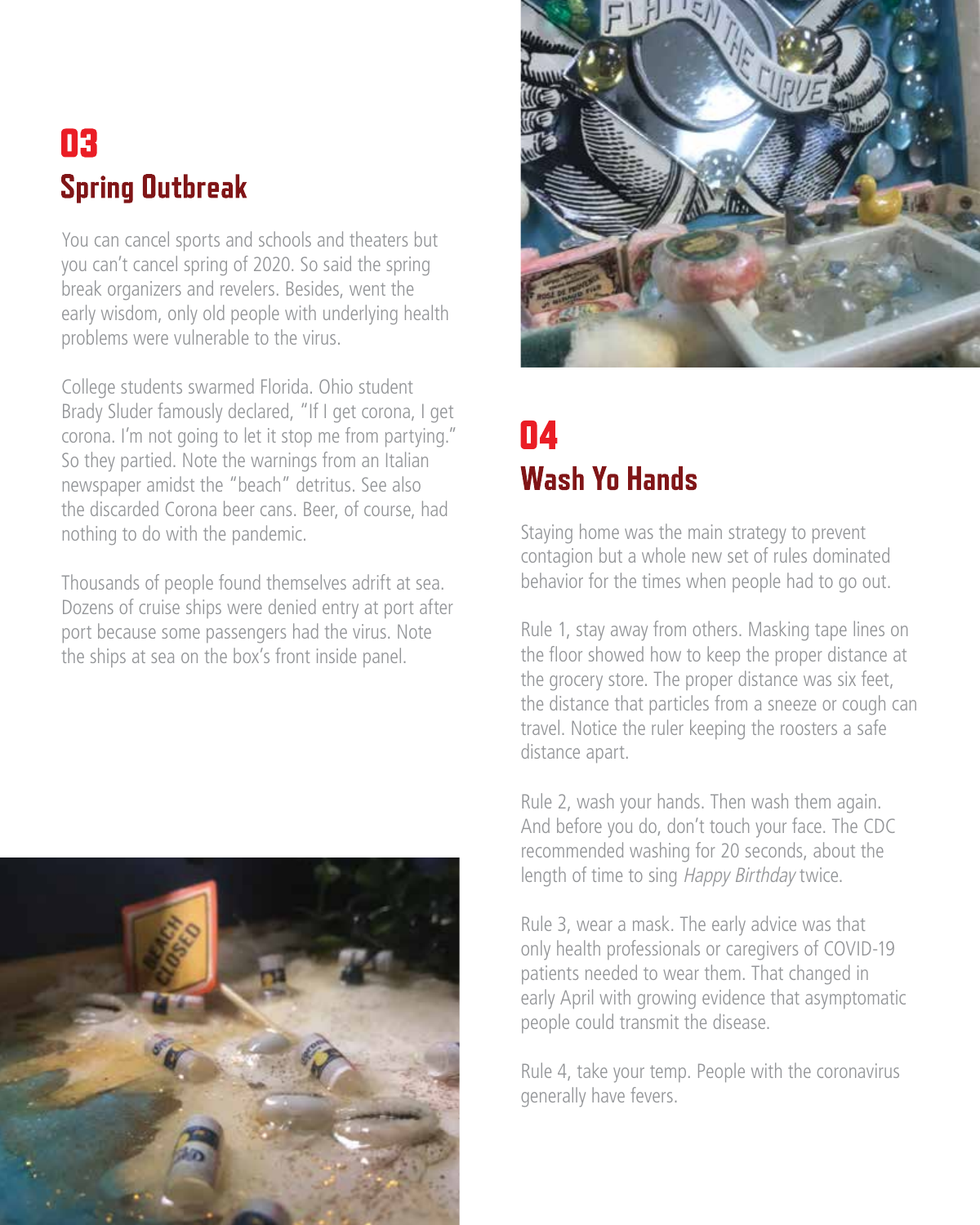

## 05 **Empty Chairs & Empty Tables**

Bars and restaurants – from the neighborhood tavern to fine dining and everything in between – were closed. Many businesses limped through the crisis by offering takeout or outdoor seating, and others were kept afloat by federal loans that were forgiven if owners could show support for workers.

Others pulled the plug. By late July, nearly 16,000 restaurants closed permanently. By the end of the year, 110,000 eating and drinking establishments in the U.S. closed for business, temporarily or permanently, with 2.5 million jobs erased from pre-pandemic levels, according to the National Restaurant Association.

Those that survived struggled to find employees. Many workers found other jobs, some feared virus exposure at their old jobs, and others said employees could earn more by staying home with unemployment benefits.

## 06 **The Roll Rush**

The shelter-in-place order was like the weather forecast for a winter storm – everybody rushes to buy the essentials. But instead of bread and ice-melt, people hoarded toilet paper and other paper goods. Stores ran out in mid-March.

Toilet paper? "People like to eliminate some of the uncertainty" in emergencies, said Boston University Professor Jay Zagorsky. "Buying toilet paper ensures that at least one act in life is completely taken care of."

Americans saw the funny side. In Alabama a man treated passing motorists with a cardboard sign "Will work for toilet paper." A fake dating post declared, "Man with 100 TP rolls seeks woman with generous, amounts of hand sanitizer for good clean fun."

In this box, rolls of toilet paper, made from felt, are equated with fine jewelry and rare coins.

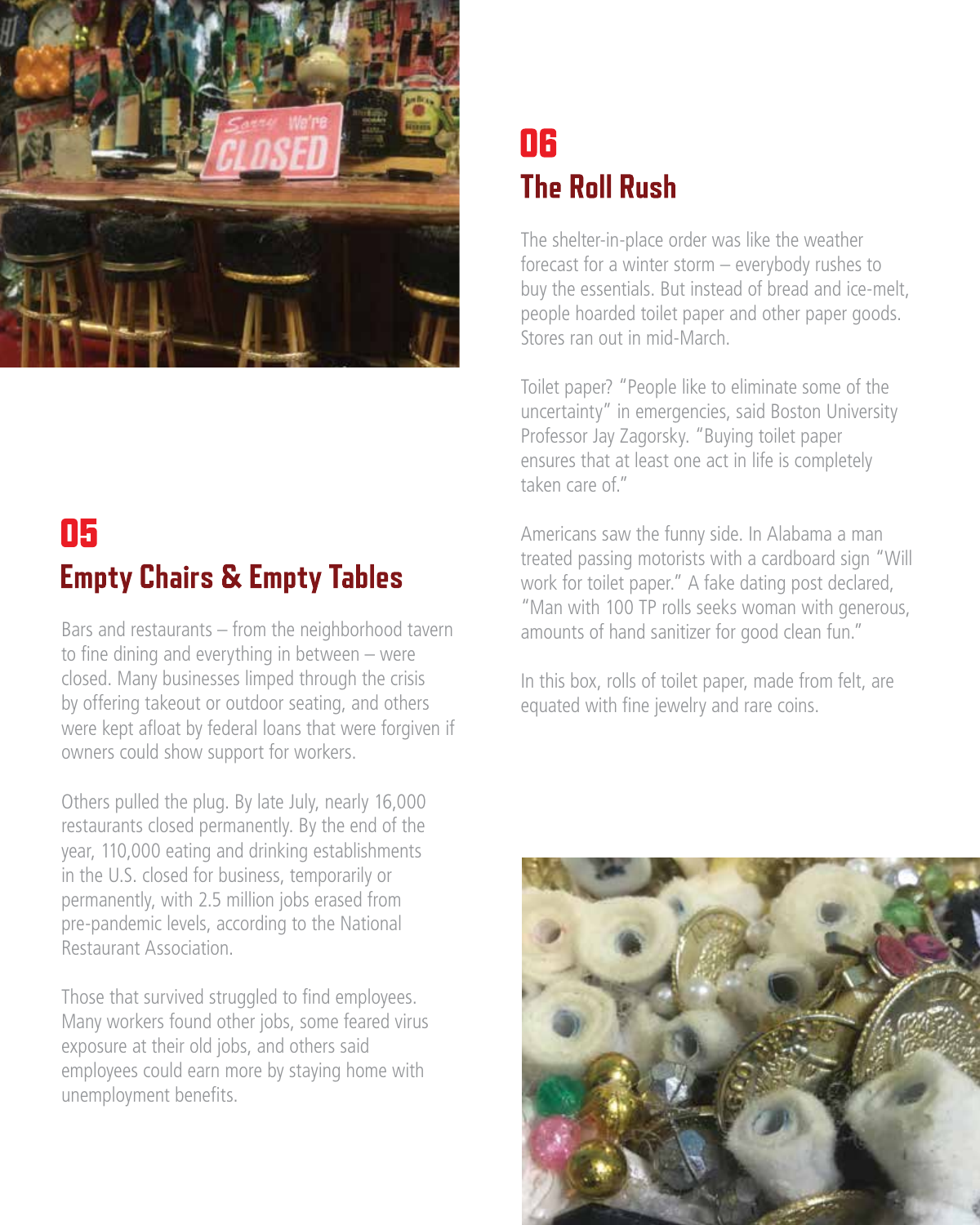## 07 **The "Chinese" Virus**

Presented with a drumbeat of ever alarming advice to act as the virus spread from China to Europe, President Trump downplayed the threat, calling it a hoax and blaming the media and Democrats for exaggeration.

He also blamed China for the outbreak, calling it the "Chinese Virus" despite complaints that the label resulted in racist anti-Asian threats.

The president advocated the use of unproven drugs for treating the disease. Health experts and bleach suppliers were alarmed in mid-April when he appeared to suggest injections of cleaning solutions. Trump said he was just spoofing reporters.

In this box, Trump's tweets are portrayed as fortunes spewing from fortune cookies, often thought to originate in China. Actually the cookie is an American creation famously served in Chinese-American restaurants (note the restaurant scene on the lower level).





### 08 **School's Out**

The pandemic forced a near-total shutdown of schools in the spring of 2020 – an unprecedented upheaval of K-12 education in the United States.

Remote learning took over and some kids liked the change. Less intimidating to participate in class. Others felt isolated or had trouble focusing.

There were other impacts. Parents who had essential on-site jobs had to find somebody who could watch young homebound students. Meals for disadvantaged kids were disrupted, so some schools offered drive-up food giveaways.

And still more disruption. Proms, teacher-parent conferences, school sports, and graduations were canceled or performed online. Even outdoor playgrounds were roped off due to early fears that the virus could attach itself to the swing set.

It was a little like Alice Cooper's School's Out song of 1972. But instead of being an anthem for the beginning of summer, the pandemic impact seemed unending.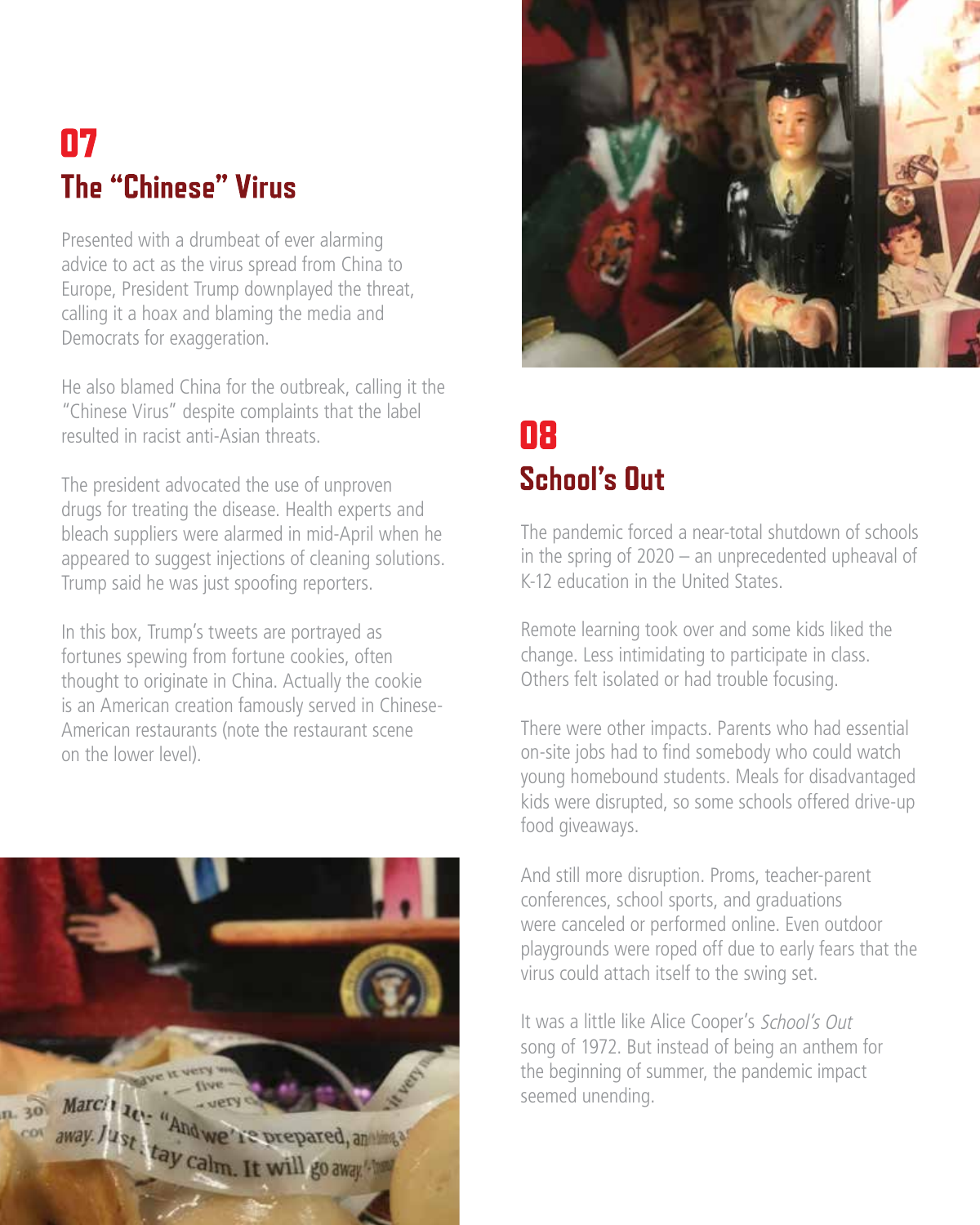

#### 09 **Fssential Workers**

The stay-at-home orders didn't apply to emergency room nurses. Or meatpackers, transit and package delivery drivers, Postal Service workers, and grocery store clerks. About a third of U.S. adults were identified as essential workers during the pandemic, meaning they were required to work onsite. As a group, their wages were far less than for people who could work from home.

The nation gave its thanks. Grocery store clerks were given "hero" shirts to wear. Yard signs thanking mail carriers were everywhere. Customers gave bursts of applause. Corporate messages of praise were ubiquitous.

The workers appreciated the sentiment and many were thankful to have jobs at all compared to millions of laid-off restaurant and lodging workers.

On the other hand, the burnout rate among these "essential" workers was high, especially among health providers. Many said a higher minimum wage would be better than a round of applause.

## 10 Do the Quarantango

People stuck at home do what comes naturally, so it's said. As this box suggests, they did the Quarantango. The lower tray shows what they produced nine months later, the Covid Patch Kids. Others called them the Coronials and the Baby Zoomers.

Sociologists enjoyed the speculation but said it was unlikely. In times of stress and uncertainty, they said, people tend to delay big life decisions.

Nine months after the great New York City blackout of November 1965, there were news stories – later shown to be unsupported – about a birth boom. Every disaster since has produced the same alwaysmistaken prediction.

Sure enough, there was no baby boom late in 2020 or early 2021. It was the other way around. Overall U.S. births for 2020 were down 4 percent, the CDC reported.

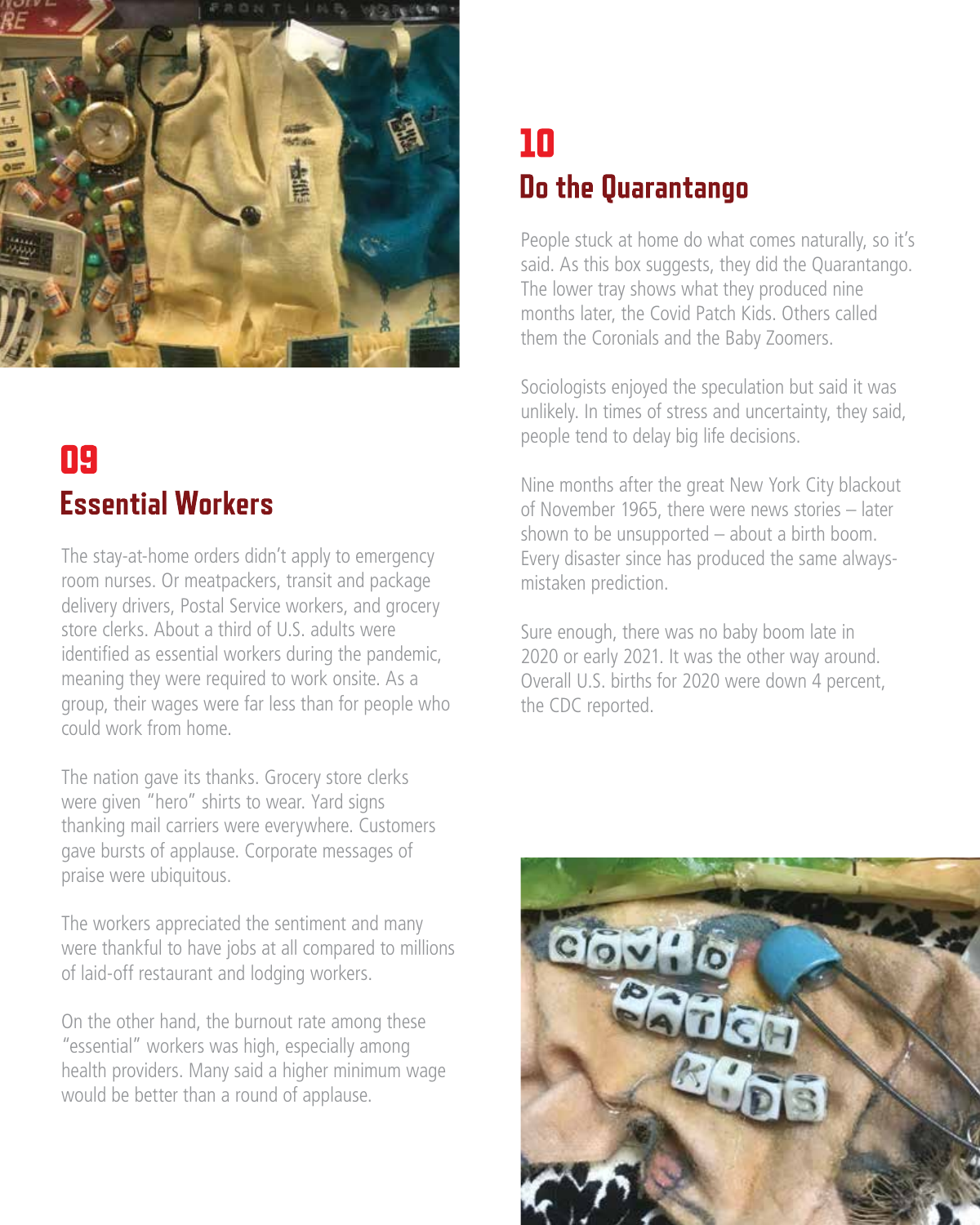## 11 **Black Lives Matter**

On Memorial Day 2020 in Minneapolis, forty-six-yearold George Floyd was killed during an arrest when white police officer Dereck Chauvin knelt on his neck for more than nine minutes. Floyd gasped that he couldn't breathe.

He was far from the only Black person or person of color to die needlessly at the hands of police. But when the video of the astonishingly brutal "arrest" went viral, the Black Lives Matter protests (while it had already gained traction – not to mention, controversy) exploded into a mainstream movement.





## 12 **Tug of War**

Pressure to relax quarantines and "open the country" started to grow in May. Advocates said damage to the economy would be severe and long lasting if the clampdown lasted too long. The cure cannot be worse than the disease, they said.

Scientists warned that premature relaxation could cause the disease to roar back. If you think it's hard now, they said, think how hard it will be if a second wave forces you to re-impose quarantines.

In this box an old-fashioned tug of war is playing out between two summer camps: Camp Healthicaca and Camp Economanoma.

Policy makers did their best to take both sides, keeping health mandates in place while softening the impact of those rules by extending unemployment benefits, creating eviction moratoriums, incenting businesses not to lay off workers, and providing stimulus cash to most Americans.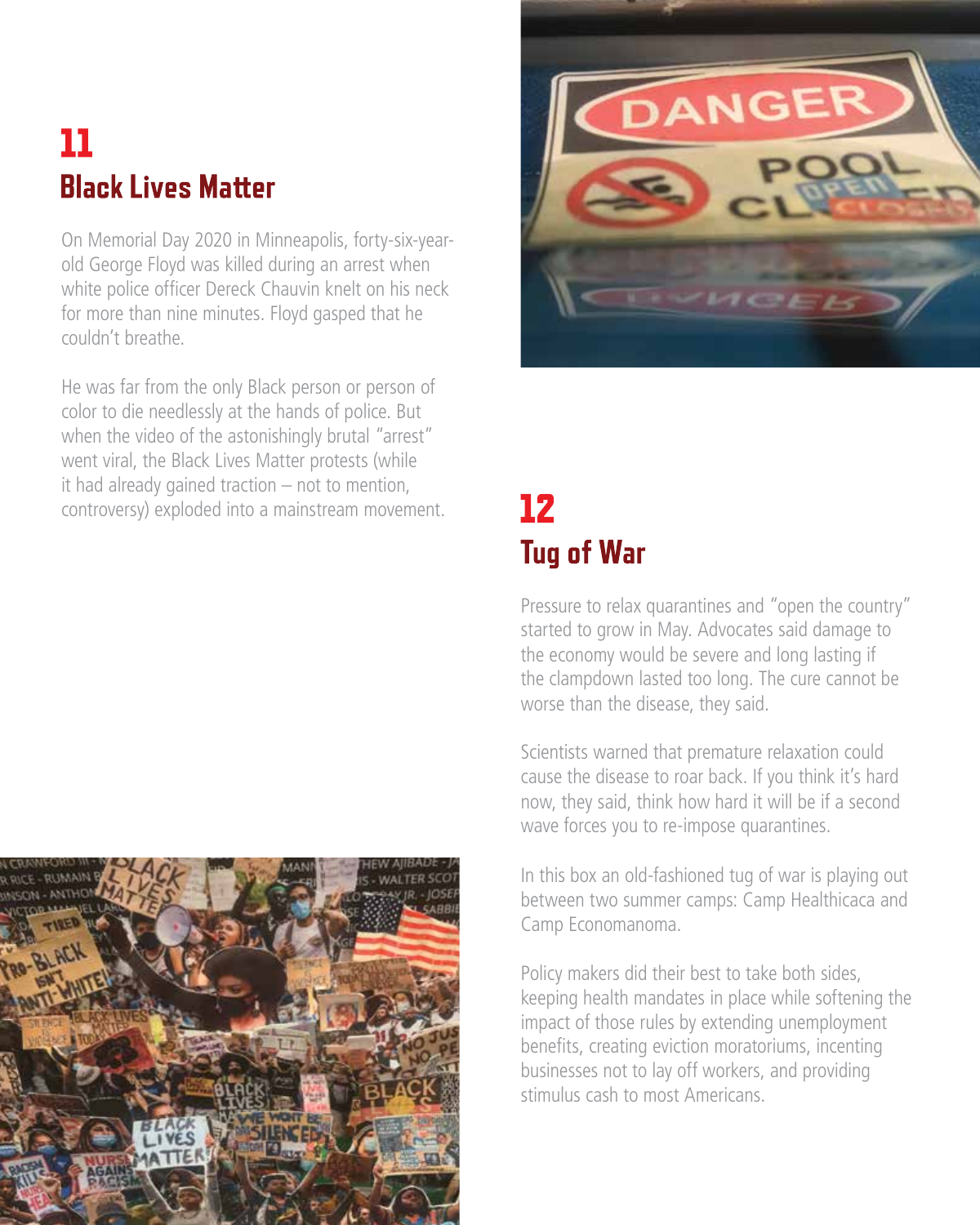

## 13 **To Mask or Not to Mask?**

The Hamlet character in this box is asking that question as he stands before an empty opera house, the unfilled seats made of red pipe cleaners.

At first, scientists didn't know the disease was uber infectious, nor was it clear how long infectious particles could last in air. In March, both the WHO and the CDC said face masks shouldn't be worn by healthy people and should be reserved for those who were sick or caring for the sick.

That advice was reversed weeks later when it became clear that asymptomatic people could transmit the disease, and that a cloth face covering could provide some protection. Wearing your mask will help protect others, said the new advice, and you get protected when others wear theirs.

But from the beginning there was resistance. Wearing a mask became a political question, with many Republicans claiming mask-wearing was a personal choice while Democrats largely supported mandatory mask mandates.

## 14 **The Home Cut**

With salons and barber shops closed for the pandemic, home haircuts became common.

There was lots of advice. Start cautiously, the professionals said. Use sharp scissors. The ones in the utility drawer will make it look like somebody bit off your hair. If you can't find somebody else to do it, at least use mirrors so you can see more than just a front view.

Of course there were errors, many of which were shared with a laugh on social media. There were lopsided cuts, harsh layering, uneven lengths.

One man said he wasn't concerned. "The difference between a good haircut and a bad haircut is three weeks," he said.

Note the parlor scene in this box with miniature electrical outlets, beauty supplies, even a bathroom scale.

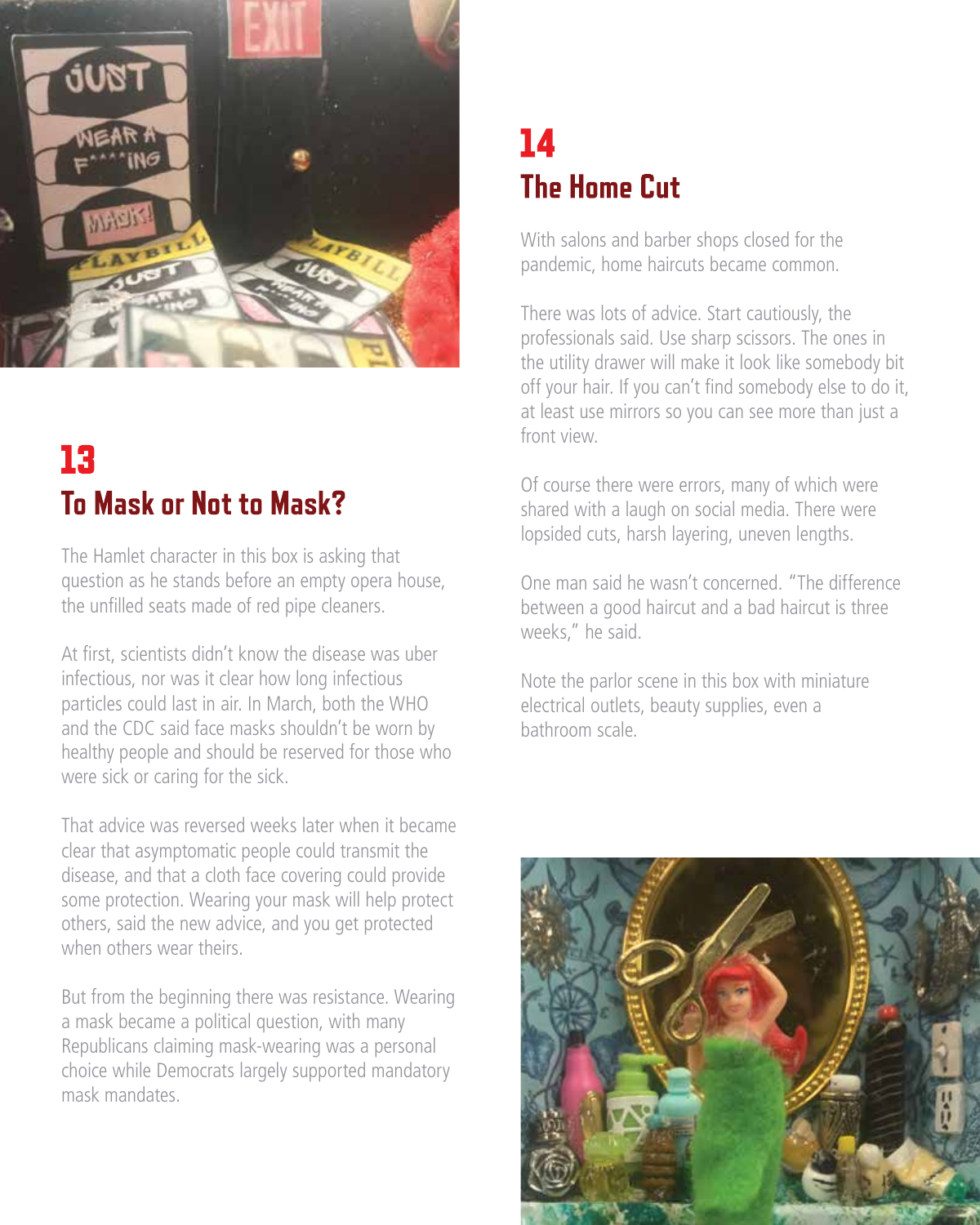## 15 **Pandemic Sourdough**

Grocery stores don't devote much space to flour, yeast and such. There's not much profit to be made selling ingredients for breadmaking. Besides, who has time for that?

By April it was clear – lots of people had time for that. And it wasn't just bread, but specifically, sourdough. With yeast being hard to find, people rushed to sourdough, which relies instead on a living starter made of flour and water fermented by wild yeast and bacteria.

Soon everyone was posting pictures of their sourdough creations. There were tips on how to keep your starter yeast alive, recipes to use your new hobby, and offers to share starter.

In this box notice the half-empty bag of flour and lots of breadmaking paraphernalia at L'Pandisserie, a play on L'Patisserie, a French bakery. And of course, all the perfect sourdough creations.





### 16 **Zoom Attire**

When they couldn't meet in person, they met with online chat programs like Zoom.

It was quickly apparent that virtual meetings didn't require suits and ties. The general wisdom was "business on top, party on the bottom." Note the character in this box wearing boxers that nobody will see on his meeting.

But there was a learning curve. One woman experimented with the filters to change her head into a talking potato, then couldn't turn it off for her meeting. Others forgot to mute their mikes when not speaking.

Even so, virtual meetings proved to be productive and popular. Business owners wondered if they really needed downtown office space.

One person said his Zoom call ended abruptly after 40 minutes because the organizer was on a free tier. "This is the single greatest advance for meeting productivity that I have ever seen," he said.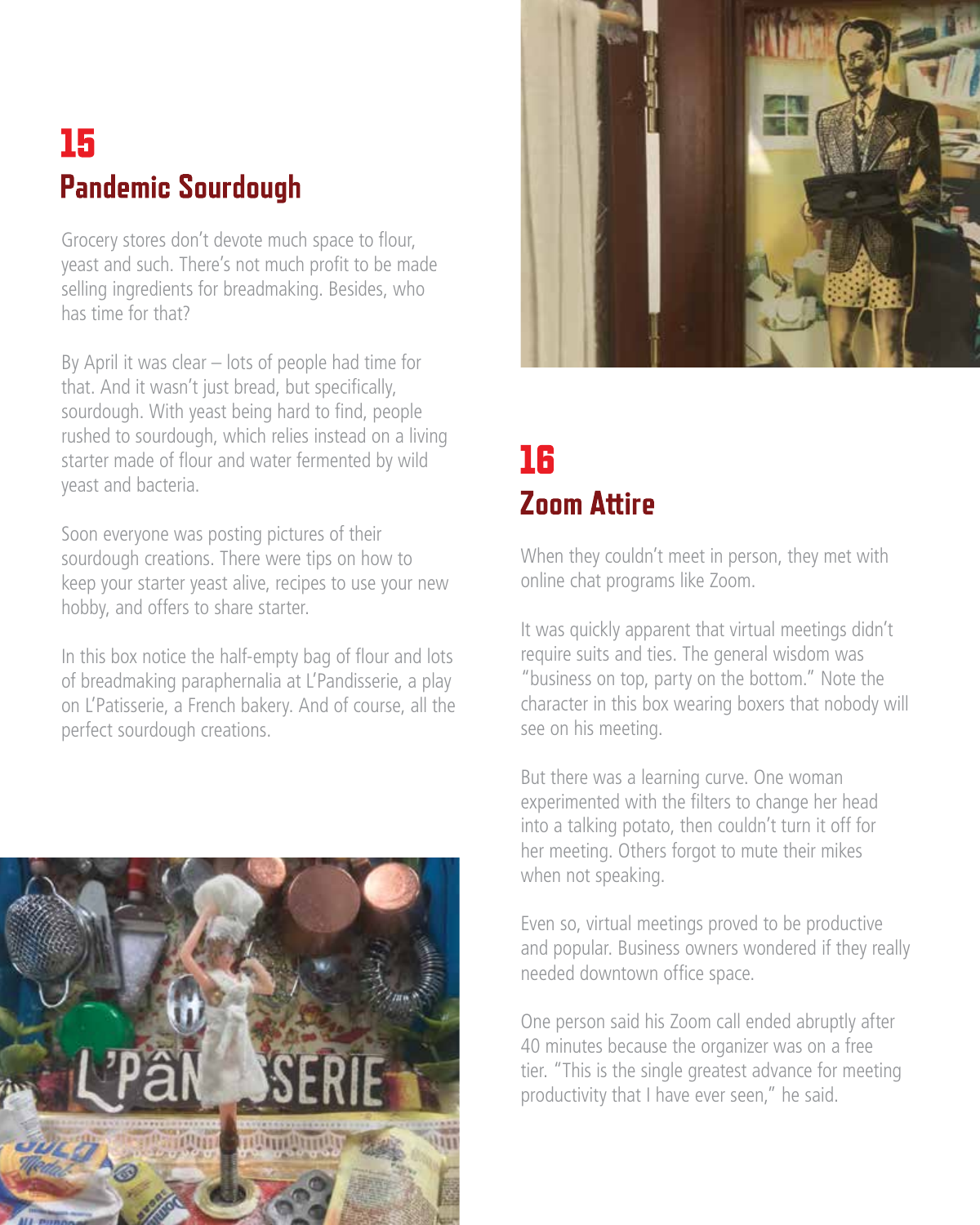

### 17 **Pandemic Pastimes**

With no movies, sports or school events to attend, no sit-down restaurants to enjoy, no vacations, how did they fill their time?

Not a problem. While the pandemic took a ghastly toll it also provided an opportunity to renew an old hobby or find a new one.

A day-by-day Google study showed an enormous increase in requests for pastime information. On October 16, 2020, for example, the topic of home canning got a sixfold increase in hits compared to a year earlier.

As shown left to right in this box, people also brought out old board games and dove into card-playing, learned or relearned sewing or crocheting or playing a musical instrument, re-read the classics, tried their hands at gardening, learned to shop online, and adopted a pet.

And they went outside. Note the running trail, swimming beach, and kayak in the lower box.

## 18 **Weather Extremes**

Late morning on August 10, Iowans were amazed as skies turned black. It wasn't the swirling bully of a tornado – Iowans know about those. It was ferocious winds and pounding rain of a rare derecho. Hurricane force winds of up to 140 mph blasted a wide swath of the state. Cedar Rapids, the state's second largest city, lost an estimated 50 percent of its tree canopy. Ten million acres of the state's nation-leading corn crop – more than a third – was ruined or damaged, and power was out for weeks for many. It was the third most costly weather event of the year in the U.S. (\$11 billion), exceeded only by Hurricane Hanna in Louisiana (\$19 billion) and the Western wildfires (\$16.5 billion).

The pandemic dominated news all year but ghastly weather events knocked COVID-19 off the front pages for days at a time.

This box shows a common breakfast scene in the foreground and a giant map of 2020 weather disasters on a television weather station.

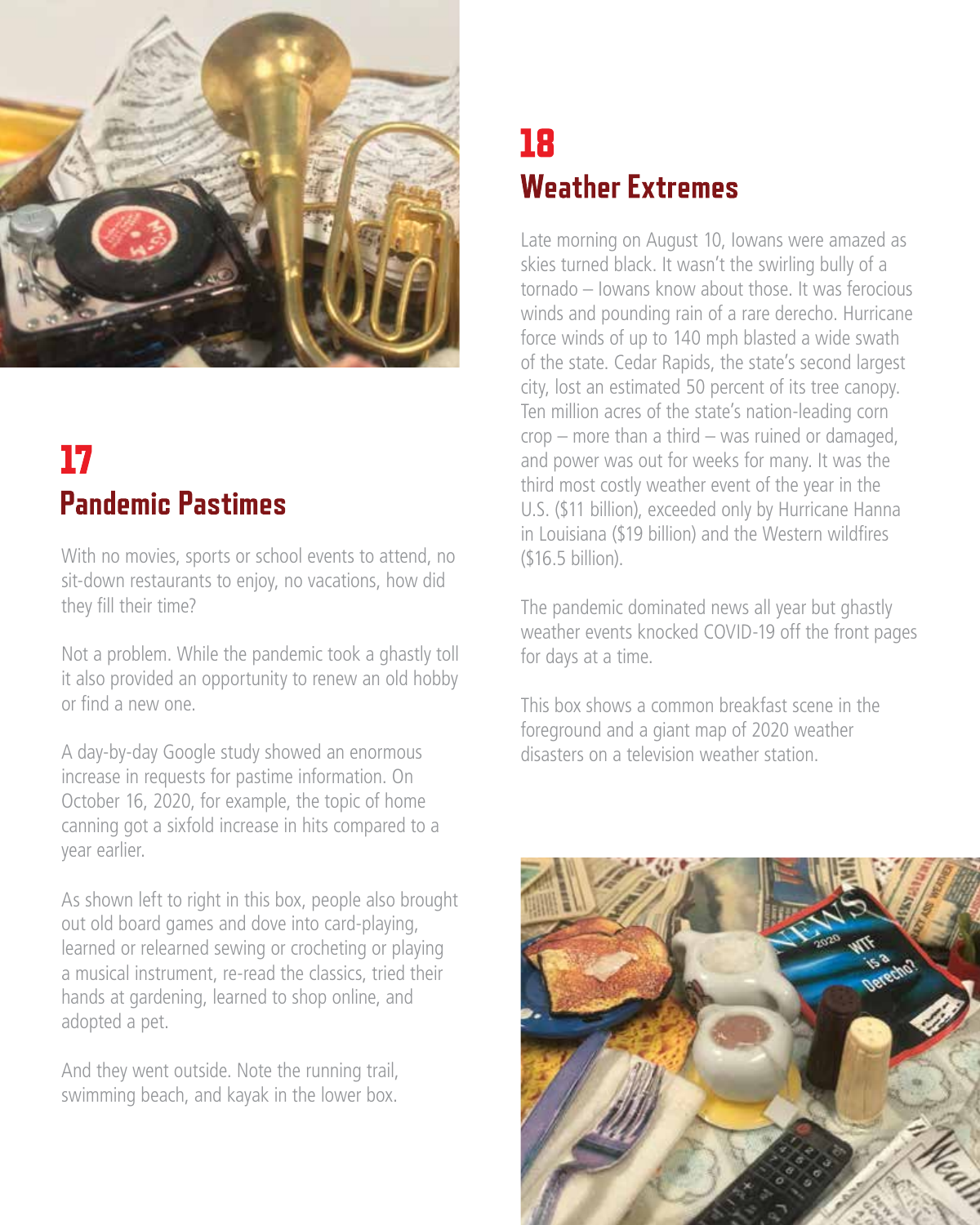## 19 **The Vacci-Cabana**

The long-awaited vaccines rolled out in December, with health professionals and elderly people being first in line. Those lucky enough to get the jab were ecstatic. Doctors could treat their patients without fear of getting the virus themselves. After months of isolation, people in nursing homes could finally receive visitors.

The rollout was hectic. Health departments sometimes received fewer doses than promised. Computer sign-up systems were confusing.

Millennials frantically signed up their boomer parents for shots. One wag wrote, "I bet you 100 shares of Pfizer Inc., that behind every vaccinated 70-year-old is a 30-year-old on an iPhone."

With vaccination came a sense of privilege. Note the 50's era lounge that you could visit if you had the jab.





## $20$ **Snake Oil**

The World Health Organization calls the explosion of misinformation about the pandemic the "infodemic." A politician in India said that drinking cow urine and applying cow dung on the body could cure COVID. But only if Indian cows were used. Televangelist Jim Bakker sold a concoction called "Silver Solution" to prevent COVID, charging a "donation" of up to \$125. He agreed to refunds.

More examples: You can prevent COVID, or cure it, by taking hot baths, ingesting bleach, eating enormous amounts of garlic, or using asthma nebulizers to inhale hydrogen peroxide.

Note the collection of concoctions, salves, vitamins, and other "cures" in this box. And a hair dryer. A Florida official announced that to cure COVID, all you need to do is inhale, with your nose, hot air from a hair dryer. Needless to say, it doesn't work. And it could injure your nose.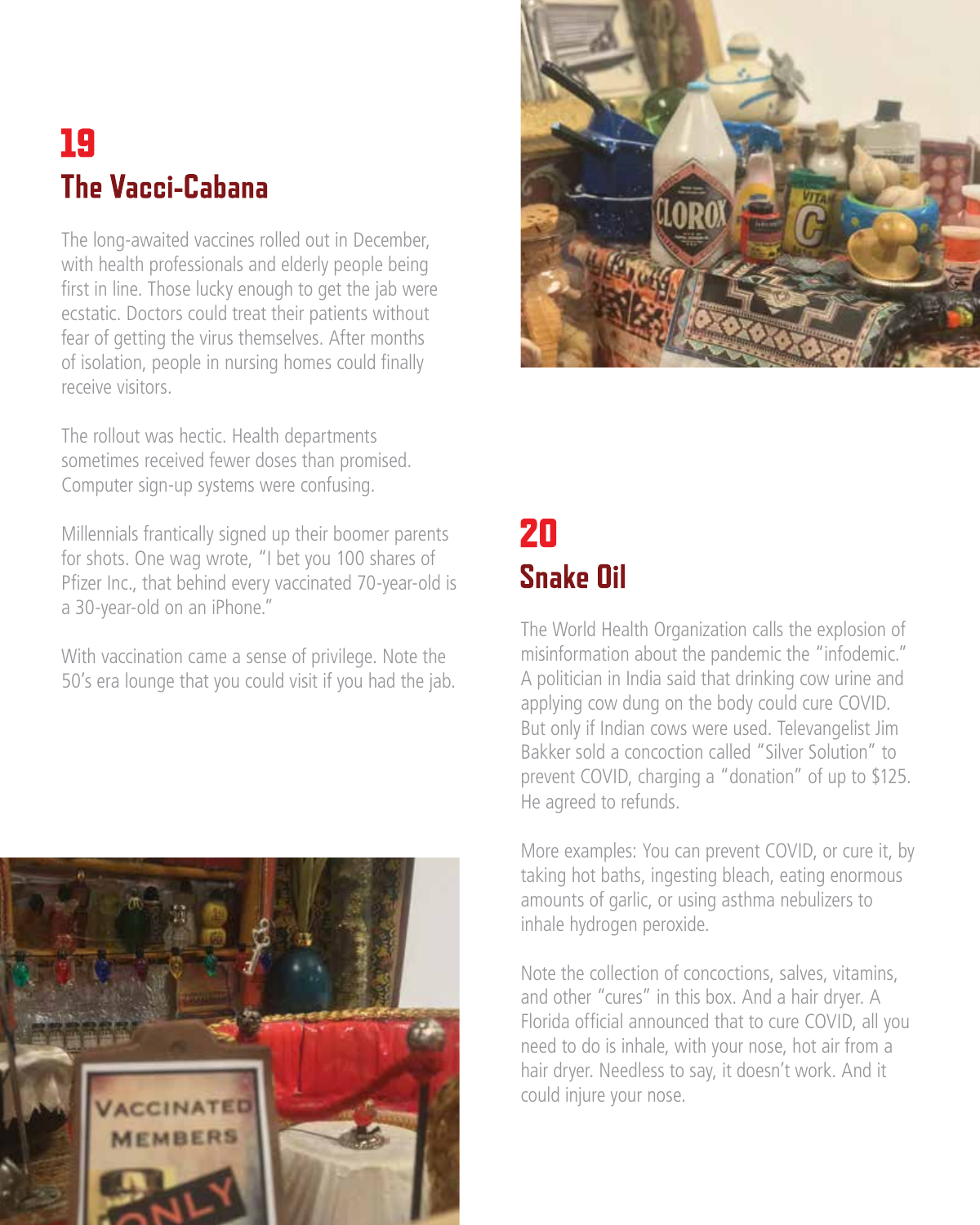

## 21 **The Insurrection**

On January 6, 2021, the Capitol in Washington D.C. was stormed during a violent attack.

The attack disrupted a joint session of the House and Senate assembled to count electoral votes and certify the election for president.

The Capitol was locked down and lawmakers, including the vice president, and their staffs were evacuated. Police were overwhelmed as rioters occupied and vandalized the building for several hours.

The attack on the Capitol was unprecedented.

## 22 **Herd Immunity**

Herd immunity occurs when a large portion of a community (the herd) becomes immune to a disease, making the spread of disease from person to person unlikely. As a result, the whole community becomes protected – not just those who are immune.

Measles, mumps, and polio are examples of infectious diseases that were once very common but are now rare in the U.S. because vaccines helped to establish herd immunity.

The consensus among scientists is that rather than making a long-promised exit, the virus will most likely continue to be a manageable threat – still causing hospitalizations but in much smaller numbers.

Reaching a herd immunity threshold now looks unlikely because of factors such as vaccine hesitancy and the emergence of new variants.

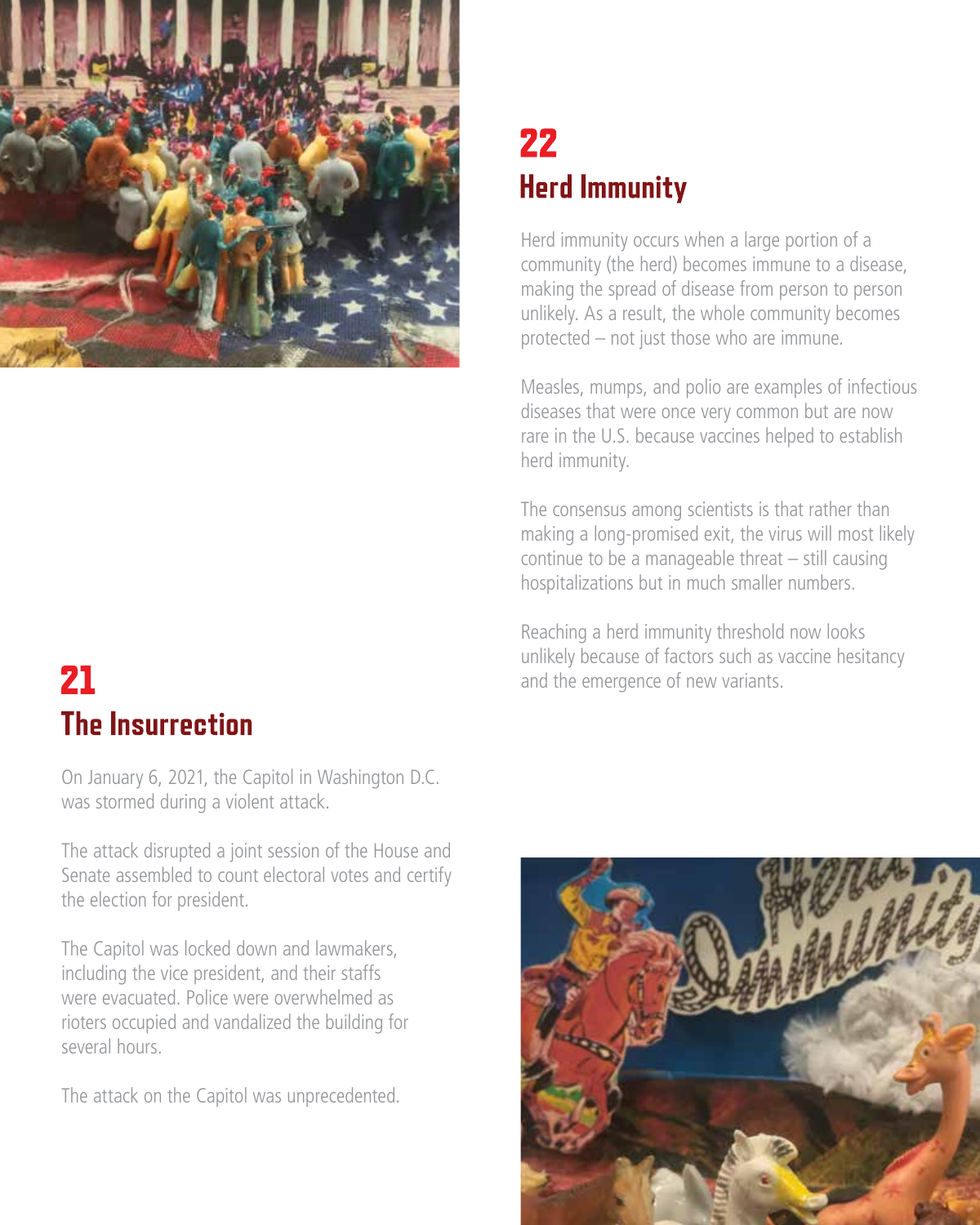# 23 Road Trip 2021 (are we there yet?)

As 2021 got underway, it looked like the battle against COVID was making headway. Vaccines were highly effective. Restrictions on social distancing started to relax. Stores, restaurants, sporting events – all started to feature actual people.

But COVID wasn't done. Viruses that aren't stamped out will mutate, and new variants struck hard. Back came the social restrictions, more debate about vaccines and masks, more hospitalizations. COVID fatigue was common.

The billboards in this box show the whiplash-like impact of this on-again, off-again, on-again disease. The folded roadmap on the dash shows states with mask mandates and those without. The steering wheel is a plastic bracelet, the windshield is the cover of a Swiffer pad box, and the "leather" interior surfaces are made from vinyl eyeglass cases. In this box, the airport terminal is deserted, as many





#### 24 **Terminal C**

were when COVID burst on the scene in 2020.

Like other viruses, COVID mutates to different forms. First identified in Wuhan, China, many people initially referred to it as the Chinese virus, leading to stigma against people of Asian descent. Thus, the World Health Organization decided to use the Greek alphabet to track variants.

The WHO reasoned countries would be more forthcoming to disclose a new strain if it were named Sigma or Rho rather than the country's name. The letters Nu and Xi are being skipped.

Note the "departures/arrivals" sign showing COVID variants coming and going. The fencing is made from mesh from an onion bag.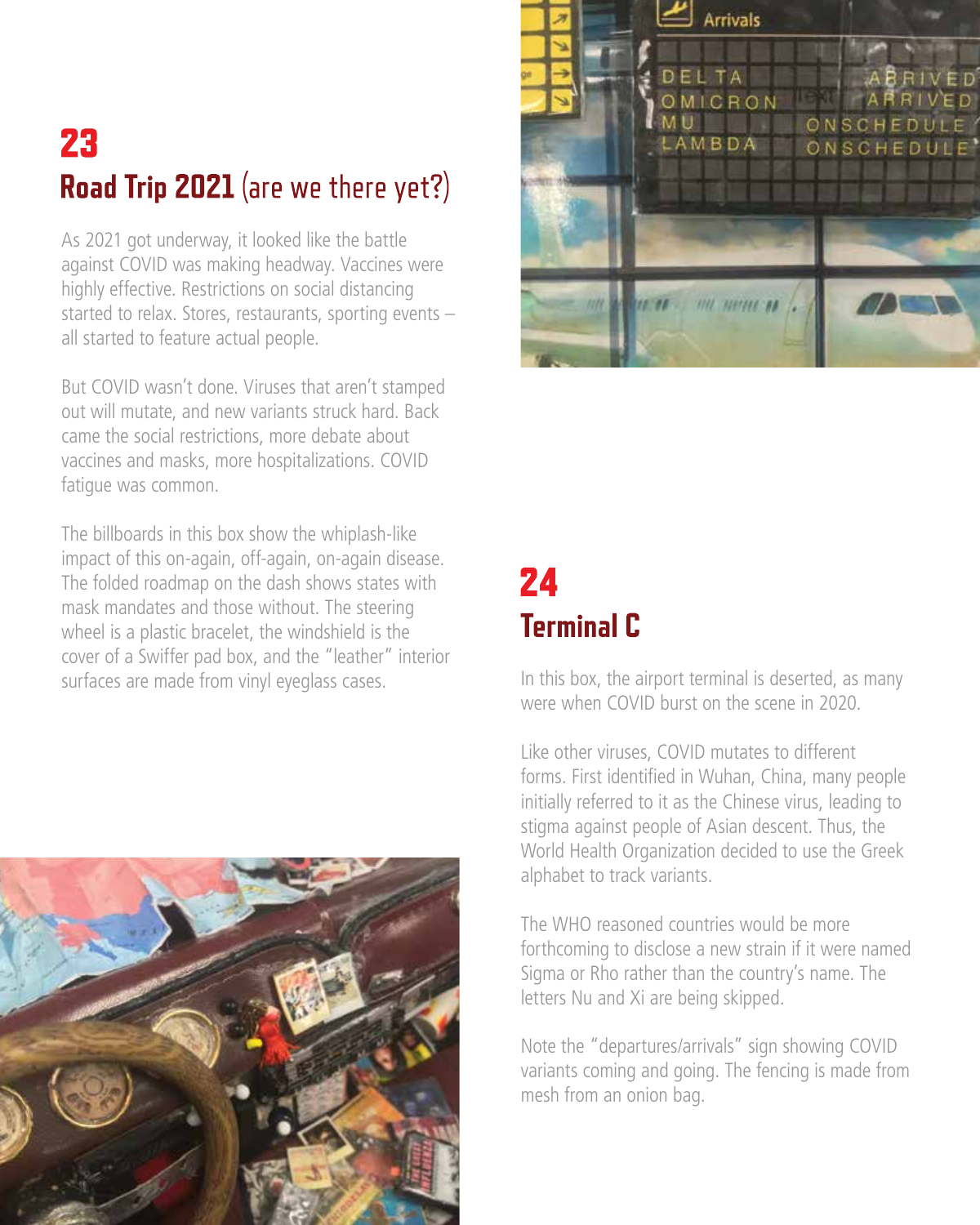

## 25 **Hope**

In the original myth Pandora slams the lid shut, shocked at the ills and evils she has unleashed onto the world and on mankind. Once shut, the only thing remaining in the box is hope.

In this box, hope – present but unseen in all the other boxes – becomes visible to the world.

It is hope that urges us day after day to find courage to fight through all the evils. Hope is the expectation that things will be better tomorrow.

#### **© 2022 Mollie D Wallace. All rights reserved.**

Cover illustration by Mollie D Wallace Text descriptions by Roger Munns & Mollie D Wallace Photography and design by Chawne Paige

A special thank you to Diane & Roger Munns

Published by Waterloo Center for the Arts, Waterloo, Iowa waterloocenterforthearts.org

The Waterloo Center for the Arts is supported in part by Experience Waterloo and the City of Waterloo Hotel-Motel Tax Fund, Community Foundation of Northeast Iowa, Iowa Arts Council (a division of the Iowa Department of Cultural Affairs) and Friends of the Art Center.